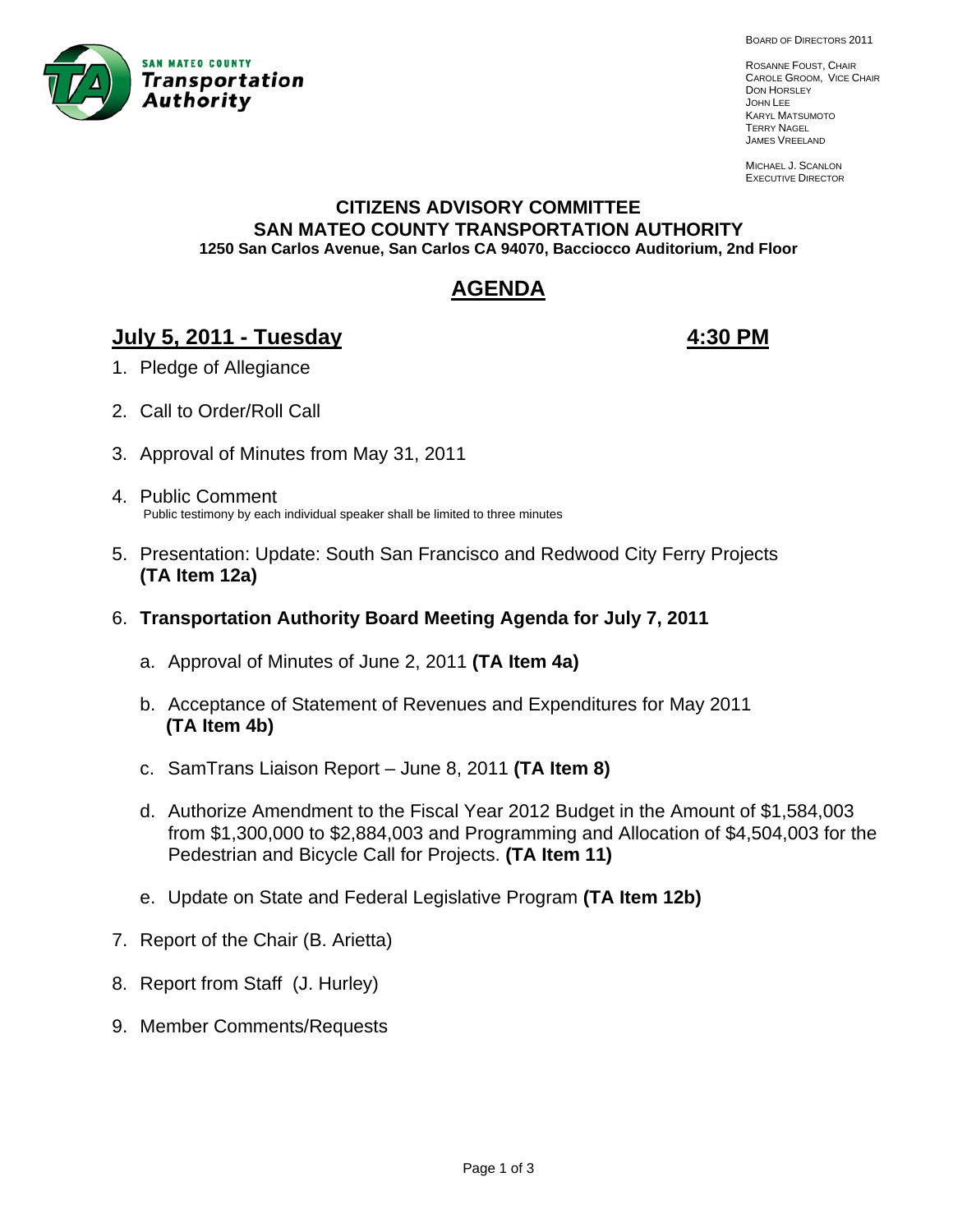- 10. Date, Time and Place of Next Meeting: Tuesday, August 2, 2011 at 4:30 p.m., San Mateo County Transit District Administrative Building, Bacciocco Auditorium, 2<sup>nd</sup> Floor, 1250 San Carlos Avenue, San Carlos, CA 94070
- 11. Adjournment

#### *All items on this agenda are subject to action*

CAC MEMBERS: Barbara Arietta (Chair) · Jim Bigelow · John Fox · Rich Hedges · Randall Hees · Elizabeth Lasensky · Doris Maez · Daniel Mensing · Larry Shaine · Laurie Simonson · April Vargas (Vice Chair) · James Whittemore · Paul Young · George Zimmerman

Members of the public are welcome to attend the teleconference location at 507 Benedict Street, Seneca, Kansas 66538, Tel: 785-336-3681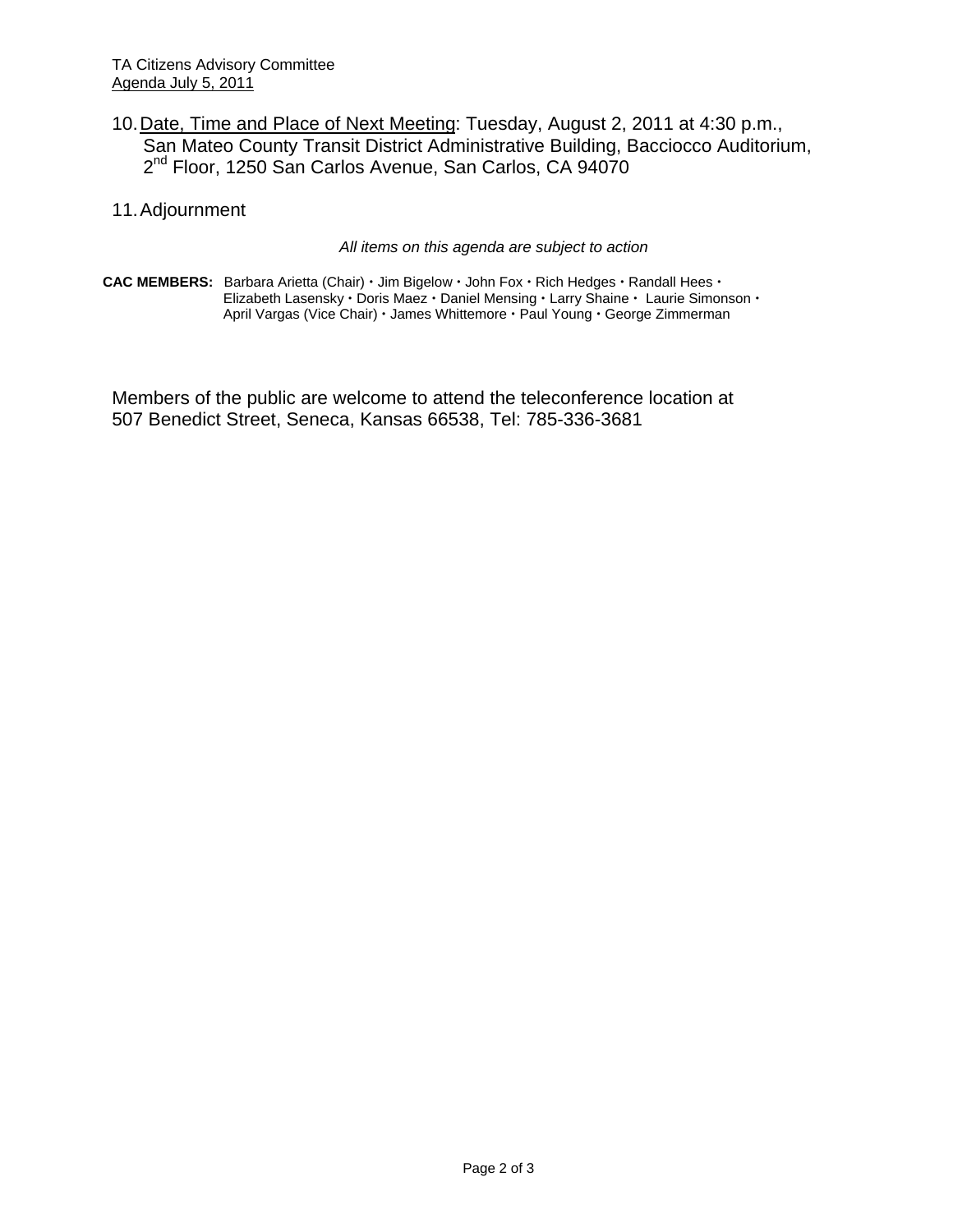# *INFORMATION TO THE PUBLIC*

If you have questions on the agenda, please contact the Assistant District Secretary at 650-508-6223. Assisted listening devices are available upon request. Agendas are available on the Transportation Authority Website at [www.smcta.com.](http://www.smcta.com/)

#### *Date and Time of Boards and Advisory Committee Meetings*

San Mateo County Transportation Authority (TA) Committees and Board: First Thursday of the month, 5 p.m. Transportation Authority Citizens Advisory Committee (CAC): Tuesday preceding first Thursday of the month, 4:30 p.m. Date, time and location of meetings may be changed as needed.

#### *Location of Meeting*

The San Mateo County Transit District Administrative Office is located at 1250 San Carlos Ave., San Carlos, which is one block west of the San Carlos Caltrain Station on El Camino Real, accessible by SamTrans bus Routes: 260, 295, 390, 391, KX.

#### *Public Comment*

If you wish to address the Citizens Advisory Committee, please fill out a speaker's card located on the agenda table. If you have anything that you wish distributed to the Citizens Advisory Committee and included for the official record, please hand it to the Assistant Authority Secretary, who will distribute the information to the Committee members and staff.

Members of the public may address the Citizens Advisory Committee on non-agendized items under the Public Comment item on the agenda. Public testimony by each individual speaker shall be limited to three minutes and items raised that require a response will be deferred for staff reply.

#### *Accessibility for Individuals with Disabilities*

Upon request, the TA will provide for written agenda materials in appropriate alternative formats, or disability-related modification or accommodation, including auxiliary aids or services, to enable individuals with disabilities to participate in public meetings. Please send a written request, including your name, mailing address, phone number and brief description of the requested materials and a preferred alternative format or auxiliary aid or service at least two days before the meeting. Requests should be mailed to Rosemary Lake at San Mateo County Transportation Authority, 1250 San Carlos Avenue, San Carlos, CA 94070-1306; or email to [cacsecretary@smcta.com](mailto:cacsecretary@smcta.com); or by phone at 650-508- 6223, or TDD 650-508-6448.

#### *Availability of Public Records*

All public records relating to an open session item on this agenda, which are not exempt from disclosure pursuant to the California Public Records Act, that are distributed to a majority of the legislative body will be available for public inspection at 1250 San Carlos Avenue, San Carlos, CA 94070-1306, at the same time that the public records are distributed or made available to the legislative body.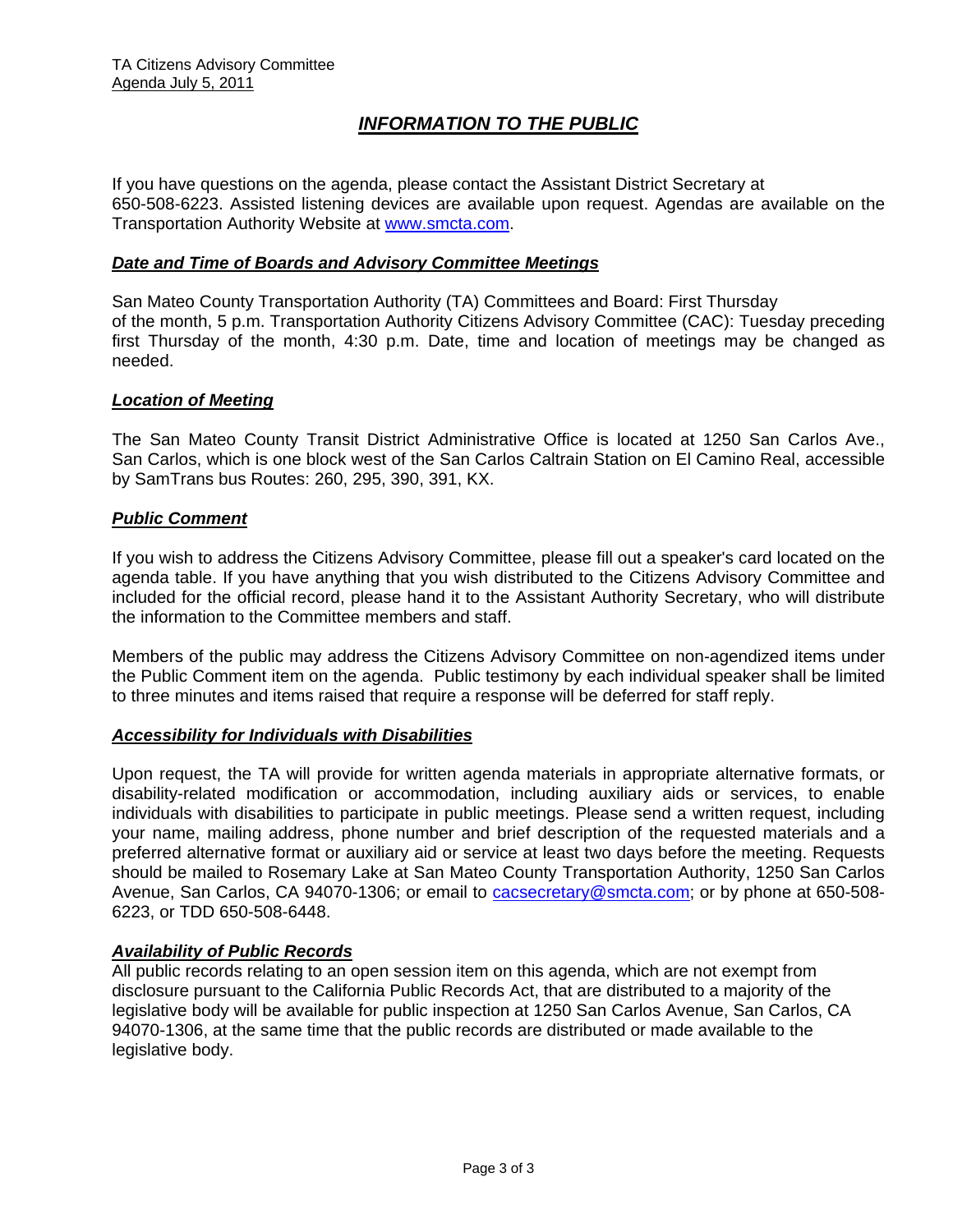#### **CITIZENS ADVISORY COMMITTEE (CAC) SAN MATEO COUNTY TRANSPORTATION AUTHORITY (TA)**

1250 San Carlos Avenue, San Carlos CA 94070 Bacciocco Auditorium, 2<sup>nd</sup> Floor

# **MINUTES OF MAY 31, 2011**

**MEMBERS PRESENT:** B. Arietta (Chair), J. Fox, R. Hedges, R. Hees, D. Maez, G. Zimmerman

**MEMBERS ABSENT:** J. Bigelow, E. Lasensky, A. Mader-Clark, L. Shaine

**STAFF PRESENT:** A. Chan, M. Choy, S. Cocke, J. Hurley, R. Lake, M. Lee, L. Snow

Chair Barbara Arietta called the meeting to order at 4:39 p.m. Rich Hedges led the Pledge of Allegiance.

## **APPROVAL OF MINUTES**

A motion (Hees/Hedges) to approve the minutes of May 3, 2011 was passed. (Fox, Simonson and Vargas abstained).

## **PUBLIC COMMENT**

None

## **ITEMS FOR REVIEW – JUNE 2, 2011**

## **Authorize Adoption of the Fiscal Year (FY) 2012 Budget in the Amount of \$83,524,899 – TA Item 3a**

George Zimmerman said the Highway 101/Broadway Interchange Project is mentioned in the staff report and asked if this is in Burlingame, and if so, what is the status is of the Environmental Impact Report (EIR). Director, TA Program Joe Hurley replied that the Project is in Burlingame. The project just received environmental clearance and project approval in March 2011. Staff is now embarking on the design phase of the project.

Mr. Zimmerman asked about the major components of TA investments in the County Pool. He asked what the status is of the county's suit against Lehman Brothers. Manager, Finance Treasury Lori Snow said the major component is US Treasury bond markets, which is 43 percent and the second largest component is Federal agencies, which composes 30 percent. Next are the A to AAA rated corporate bonds, which make up 12 percent. Repurchased agreements make up another

11 percent and the remaining is held in commercial paper and certificates of deposit. Ms. Snow said the most recent quote for the Lehman Brothers securities the TA holds through the County Pool as a participant is \$0.27 on the dollar. The court date is scheduled for July 20.

Mr. Zimmerman reiterated the TA's original investment in Lehman Brothers through the County Pool was about \$25 million.

A motion (Hees/Young) to support adoption of the FY2012 budget was approved.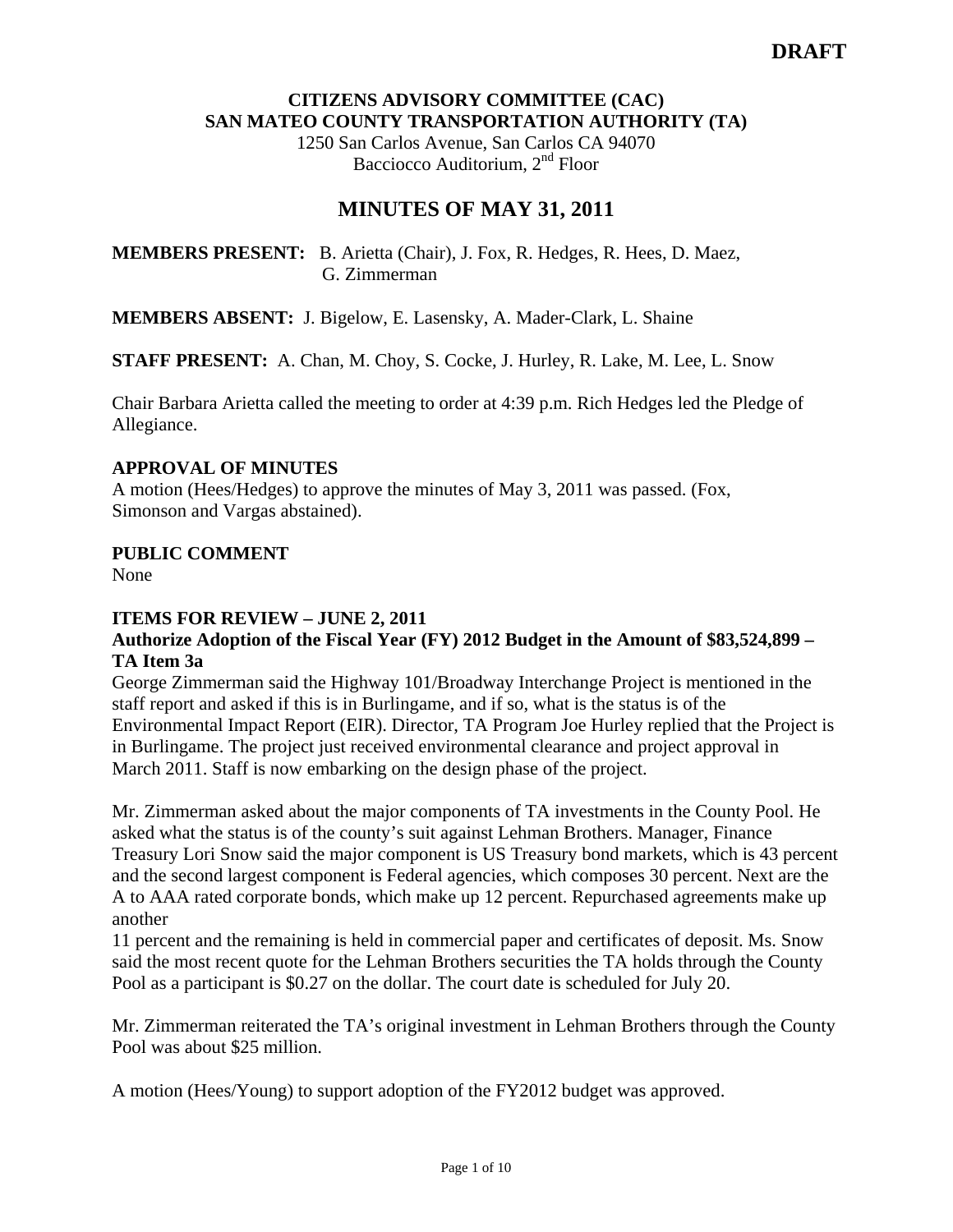**Acceptance of Statement of Revenues and Expenditures for April 2011 – TA Item 4b** 

Jim Whittemore asked if the grant proceeds are now zero and why funds were anticipated at the beginning of the year. Mr. Hurley said there are no grant funds anticipated to be received by the TA. If this were to change during the fiscal year, there would be a budget amendment to reflect grant funds. The FY2011 Budget included \$4.2 million for the Broadway Interchange Project. No grant funding is expected in FY2012. It doesn't necessarily mean the projects won't receive grant funding; it means the grant funding won't pass through the TA like the \$4.2 million.

Mr. Zimmerman asked about a capital loss of \$34,000 for last month and an accumulative capital loss of \$462,000 noted on page 7 of 12. He asked if this was a realized capital loss or simply current market value. Ms. Snow said staff only adjusts market-to-market in June and at this point, hasn't accepted any actual losses or gains.

A motion (Whittemore/Hees) to support acceptance of the statement was approved.

## **Annual Reaffirmation of the Investment Policy and Authorization to Invest Monies with the Local Agency Investment Fund – TA Item 4c**

Randy Hees asked if there were any changes from last year. Ms. Snow replied no.

Mr. Whittemore said he read the policies for running County Pool investments have changed. Ms. Snow said this item involves the TA's investment policy. The County Pool has updated and had approval on their investment policy but the two policies are not identical; the TA's is move conservative than the County Pool's new policy.

Mr. Whittemore said he understood the County Pool's policy was made more conservative and asked if a comparison was made of the County Pool and TA's investment policies. Ms. Snow said that the County Pool policies are different and she will provide a copy of the County Pool's policy.

Mr. Whittemore said about six months ago he asked about shifting more funds from the County Pool to CSI Capital Management, Inc. Ms. Snow said the major reason additional funds have not been moved is that the TA is outperforming on the portfolio side from investments that were purchased more than 12 months ago and the investment environment is relatively flat. Performance of new money invested either through the investment portfolio or the County Pool is about even.

A motion (Hees/Whittemore) to support reaffirmation of the investment policy was approved.

#### **Update on State and Federal Legislative Program – TA Item 12**

Manager, Government Affairs Seamus Murphy reported: High-Speed Rail (HSR)

The Legislative Analyst's Office (LAO) released a report on HSR and staff is monitoring results to see if there will be changes in deadlines for Federal funding that the California High-Speed Rail Authority (CHSRA) received and if there will be a change to perhaps, move the governance structure of the CHSRA under the direction of Caltrans. There were hearings last week to approve the CHSRA budget for FY2012. It appeared the Caltrain Memorandum of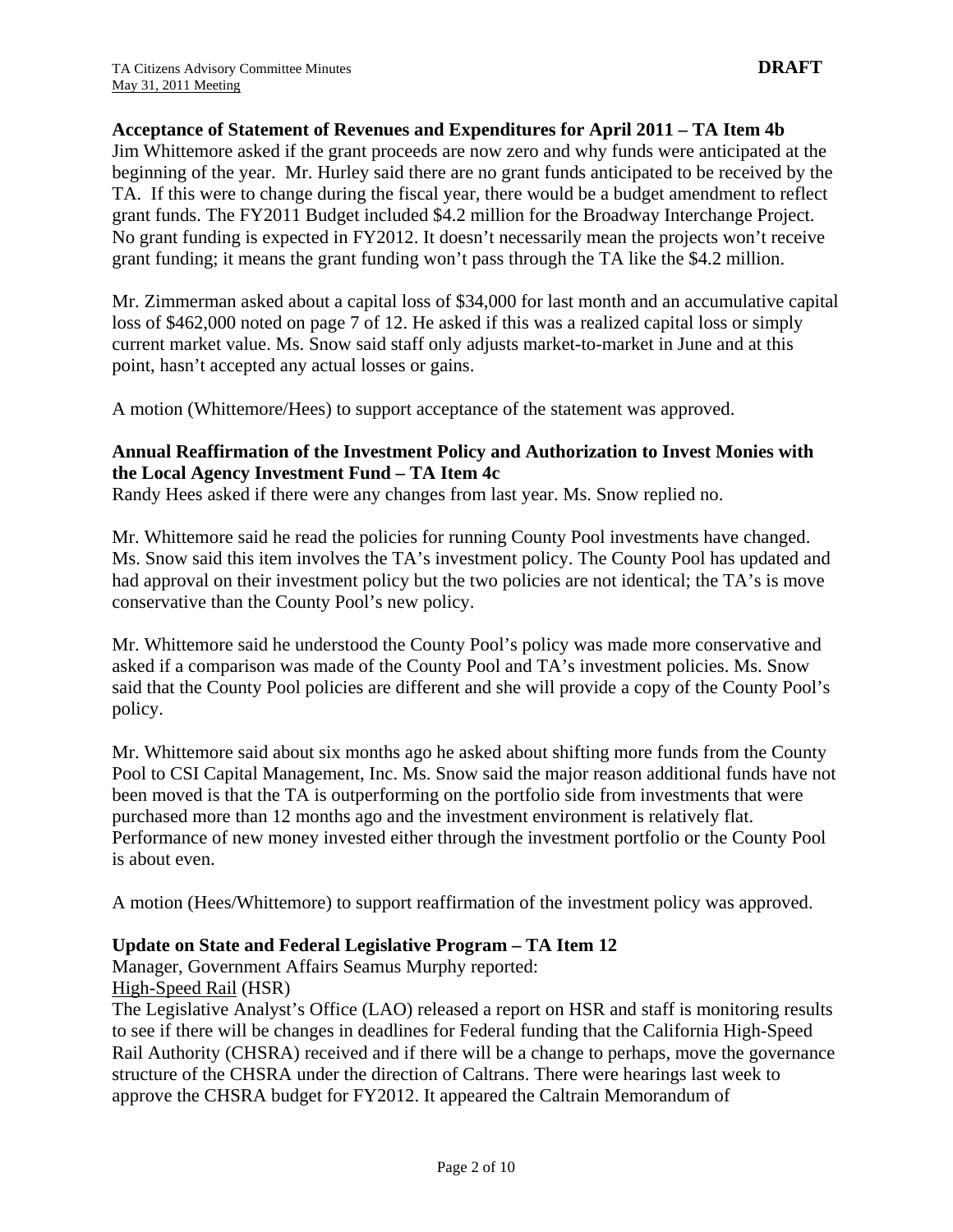Understanding was removed but funds were restored, which will fund the coordination between Caltrain and eventual HSR.

#### State

State Transit Assistance (STA) funding is projected to increase to \$416 million from an estimated \$300 million due to an increase in the consumption and cost of diesel fuel. The share for both Caltrain and SamTrans could increase compared to previous estimates. These funds are critical because they are eligible to be used for operating expenses.

#### Federal

The main issue is reauthorization of the Surface Transportation Program. The administration's blueprint is very favorable for transportation and transit in particular and would double the amount of funding that transportation receives today. The Senate blueprint is a bit less but more than what is received today.

Chair Arietta said she noticed on May 6 that the CHSRA rejected Caltrain's route plan. She said there is also a proposal to combine construction to the existing track so there is no bail out of Caltrain. She said the Feds said the September 30, 2012 deadline must be met and construction is to begin in the valley, which is in direct opposition to San Francisco's interpretation of ending the tracks at  $4<sup>th</sup>$  and King in San Francisco and could violate State law, voter-approve Proposition (Prop) 1A. This requires the first phase of the 800-mile statewide system connect the Transbay Terminal in San Francisco and Union Station in Los Angeles. Mr. Murphy said regarding the May 6 meeting, staff's recommendation is to move forward with the study of phased implementation on the Peninsula and have the CHSRA see if it's feasible and whether there are any benefits in terms of impacts on surrounding communities or project cost benefits associated with that approach. A preliminary analysis was presented to the CHSRA and the Board voted to continue the item and did not vote to reject the study of phased implementation on the Peninsula. There is a proposal by Congresswoman Anna Eshoo, State Senator Joe Simitian and Assemblyman Rich Gordon to scale down the full build of the project, which would establish a phase one and then subsequent phases to eventually end up with a full build.

Chair Arietta said CHSRA Director Jim Hartnett is arguing that the amount of money to end HSR at  $4<sup>th</sup>$  and King in San Francisco would be \$400 million for land so it may as well go to the Transbay Terminal because Prop 1B states it must be from there to Union Station. Mr. Murphy said Prop 1A requires the terminus in San Francisco be at the Transbay Terminal.

Chair Arietta asked about waivers for construction deadlines. Mr. Murphy said the Federal Railroad Administration (FRA) has said the deadlines are there in Federal law as part of the American Reinvestment and Recovery Act and cannot be changed except at Congress' direction and there is no effort underway to do that.

Mr. Zimmerman asked how much of this relates to the purview of the TA, which also reflects on the purview of the CAC. Mr. Murphy said as a major funding partner in the Caltrain system, the TA is saddled with some of the same challenges as the three Joint Powers Board (JPB) partners are struggling with when it comes to funding Caltrain operations.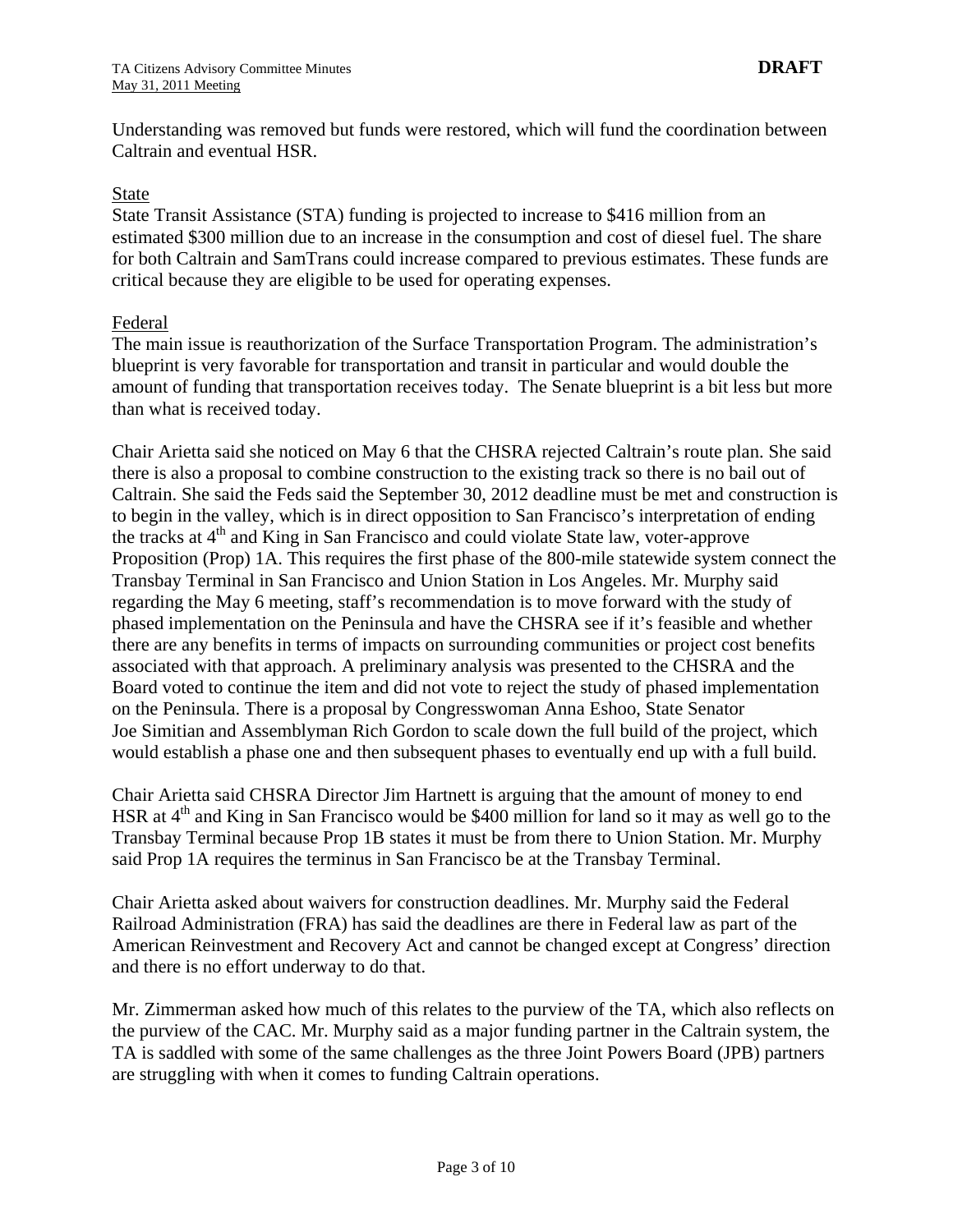Chair Arietta asked about Congresswoman Lynn Schenk's comment that she didn't want HSR funds to bail out any regional transportation system. Mr. Murphy said Caltrain has a significant amount of money pledged to electrification. That funding could work towards a project that includes HSR or just a project that is Caltrain electrification. The resources are significant and are to match Prop 1A dollars and the Federal HSR dollars that the CHSRA would deliver. Chair Arietta asked about AB 147, which allows cities and counties to impose developer impact fees for transit. Mr. Murphy said this is moving along.

Chair Arietta said the JPB has joined other agencies calling for the State to conduct a bond sale as soon as possible. Mr. Murphy said this is correct.

Mr. Whittemore asked what is on the table regarding electrification independent of HSR. Mr. Hurley said this is a question best posed to the JPB and staff will follow up. Mr. Murphy said an EIR has been certified at the Federal level for Caltrain only electrification.

## **Authorize Adoption of Appropriations Limit for Fiscal Year 2012 in the Amount of \$523,795,603 – TA Item 4d**

Mr. Hurley said the California Constitution requires each local agency review its appropriation limits on an annual basis. This is the amount of tax proceeds the local agency can incorporate during that particular fiscal year. The appropriations for FY2012 increased 3.4 percent from FY2011 and most of the increase can be attributed to per capita personal income and population increases.

Mr. Hees said the TA has a budget less than \$84 million and a spending authority of \$525 million. He asked if this is because the budget is an operating budget and the other contains the potential for capital projects or is it completely a mathematical process. Director, Budgets and Grants April Chan said it is a mathematical process.

A motion (Hees/Whittemore) to support adoption of the appropriations limit was approved.

# **Authorize Allocation of \$297,977 in New Measure A Local Shuttle Program Category Funds for Fiscal Year 2012 – TA Item 4e**

Mr. Hurley said this involves a two-year call for projects and this is year two of the call that the TA Board approved in spring 2010.

Mr. Whittemore said the East Palo Alto Youth Shuttle was dropped and picked up by the Metropolitan Transportation Commission (MTC). He said there has been talk about eliminating the Foster City Red Line Shuttle and he thinks the city has decided to extend it another year and impose a fee of \$1 per ride. He asked if this would impact TA funding. Senior Planner, Stacy Cocke said the city has decided to extend the shuttle for another year and plans to impose a \$1 fee. It's still open to the public and not inconsistent with TA policy or the funding agreement. The money is proposed to fulfill the city's portion and won't impact the TA's portion of funding, which is 25 percent.

Mr. Whittemore asked if the TA ever considered imposing a fee for the shuttles. Ms. Cocke said it has been considered.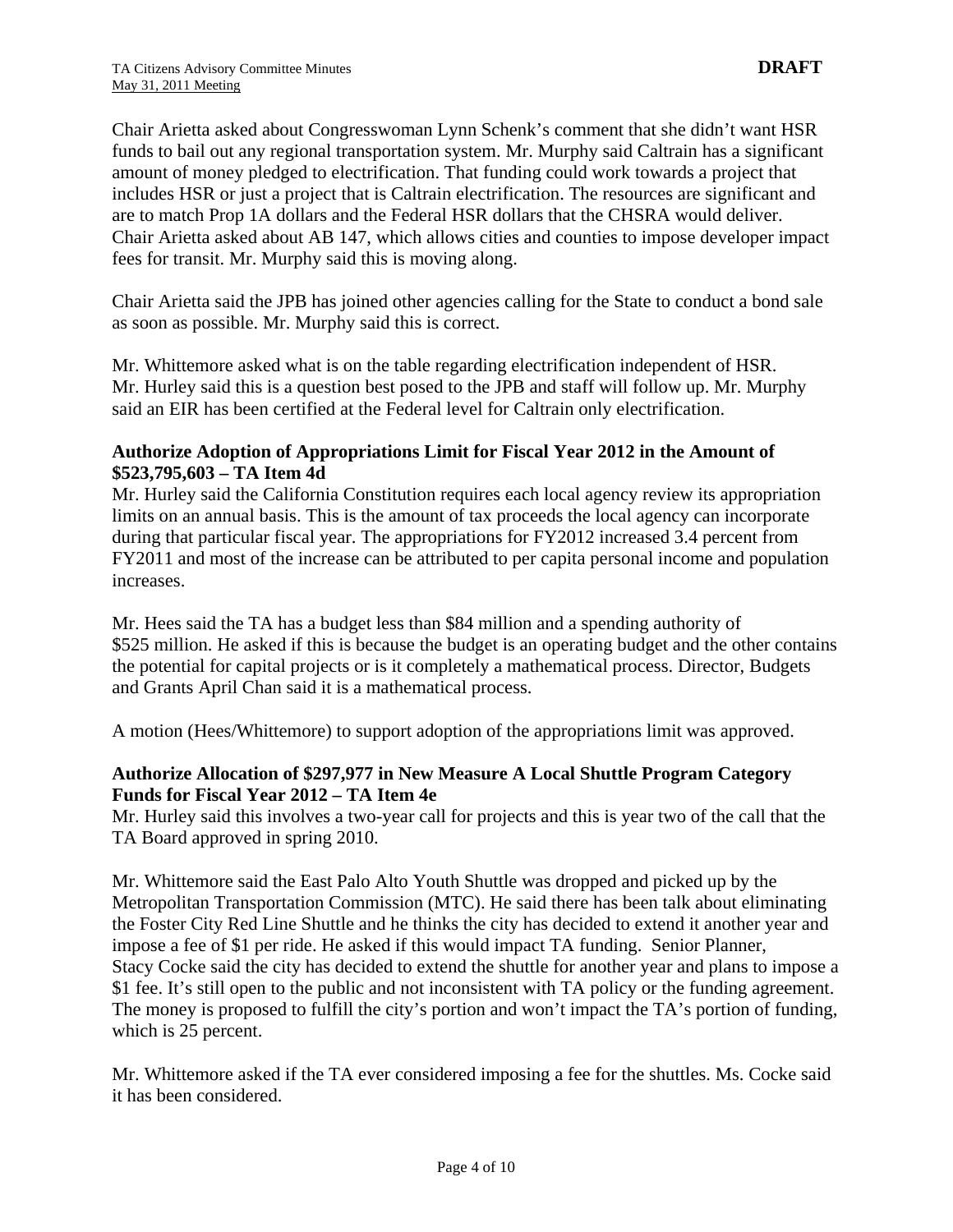Mr. Hedges said this will be problematic for the use of the Red Line Shuttle because most riders are seniors and they can ride SamTrans Route 251 for \$1. Ms. Cocke said staff will monitor this.

Mr. Whittemore asked if there has been additional interest in shuttle programs. Ms. Cocke said she is not aware of any. She said there would be additional outreach next year.

A motion (Hees/Whittemore) to support the shuttle allocation was approved.

## **SamTrans Liaison Report – May 11, 2011 – TA Item 8**

No comment

# **Authorization to Receive up to \$3.7 Million in San Mateo County Transit District's Proposition 1B State Local Partnership Program (SLPP) Funds in Order to Assist in a Fund Swap for Local Caltrain Operating Funds – TA Item 11a**

Mr. Zimmerman asked if the proposed transfer of \$4.9 million from TA funds for operations is consistent with the framework of the new Measure A and if so, how is it consistent. Ms. Chan said it is consistent. She understands 16 percent can be allocated for Caltrain improvements and up to one-half of that amount, 8 percent, can be allocated for Caltrain operations. The amount the TA is proposing to allocate to Caltrain in FY2012 for the Operating Budget is up to that 8 percent, which is equivalent to \$4.9 million.

Ms. Chan said the San Mateo County Transit District (SamTrans) has been asked to participate in a \$3.7 million fund swap to allow SamTrans to contribute \$3.7 million in addition to the \$4.9 million the TA puts into the Caltrain Operating Budget. The TA would receive \$3.7 million in SamTrans State SLPP grant funds as the funding recipient. The Santa Clara Valley Transportation Authority (VTA) agrees to provide an equivalent amount up to \$3.7 million to the FY2012 Caltrain Operating Budget in lieu of providing local match in an equivalent amount to the FY2012 Caltrain Capital Budget. This is basically swapping capital dollars for operating dollars to put towards Caltrain's Operating Budget. Every Prop 1B dollar used has to have a match with the sales tax that made it eligible in the first place and the budget for the TA was approved to allow up to \$4 million for the Caltrain Capital Budget. The TA is taking that money to match it to the SLPP so there will be a fully funded Caltrain Capital Budget.

Doris Maez said VTA funds are not restricted as to whether they can go to operating or capital and the TA couldn't do this because they are not allowed within Measure A. Ms. Chan agreed and said VTA's money comes from their general fund.

Mr. Whittemore asked if the proposed action was consistent with the intent of Prop 1B funds. Ms. Chan said Prop 1B funds can only be used for capital improvement projects and only the construction phases of the projects and the money can only be received if the county has its own tax measure. There is a full one-cent sales tax in the county: 0.5 percent goes to the San Mateo County Transit District and 0.5 percent to the TA Measure A. Ms. Chan said the original intent of this grant program is to fund capital improvements.

Mr. Whittemore asked if the funds flow through the TA in order to get the match on the sales tax. Ms. Chan said the TA's portion of Prop 1B stays with the TA and they can still decide whether the money goes to highway or other transit projects.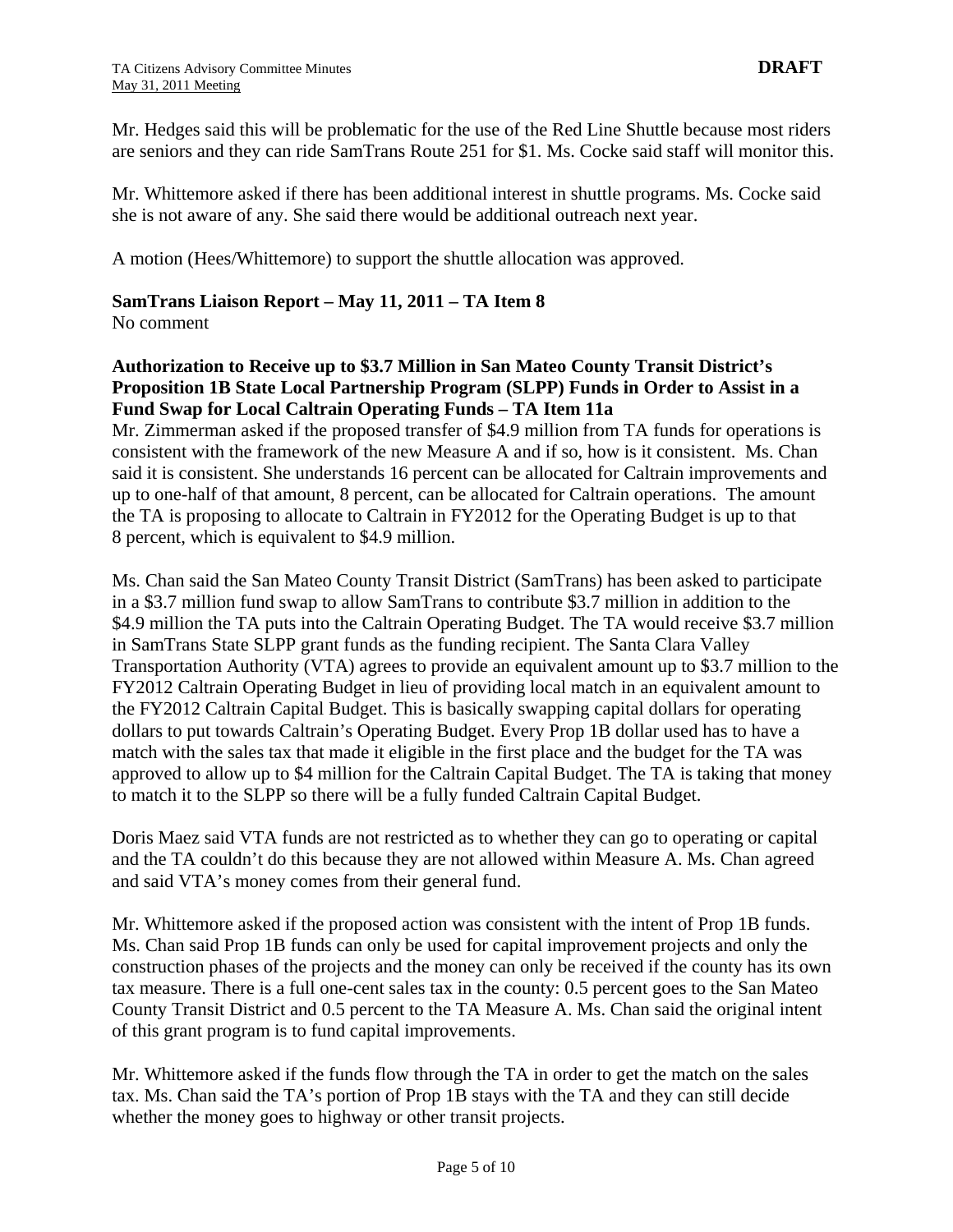Mr. Whittemore said he is nervous about the TA being used as a conduit because he thinks this action could be perceived as inconsistent with the intent of Prop 1B. He said he didn't see the word train or railroad anywhere in Prop 1B. He asked if staff has a legal opinion. Ms. Chan said staff consulted with the Caltrans who administers the program, and Legal Counsel David Miller to make sure everything was done properly.

Ms. Maez asked what the Prop 1B money would have been used for if it wasn't going to Caltrain. She also asked where funding would come from to fill the remaining \$3.5 million gap in the Caltrain budget. Ms. Chan said the money can only be used for capital and not for preconstruction purposes. SamTrans could have used the money to potentially buy buses but 80 percent of those funds for a bus purchase would come from Federal funding. Ten percent could be used for the total project cost because it would still need to match with sales tax. The money could be used for facilities improvements but there is no immediate need for that. There is no need for this money for three to five years and that is why it is available to offer it for a fund swap.

Ms. Chan said the MTC is proposing to give Caltrain \$3.5 million of preventative maintenance funding for the Operating Budget. Action is planned at their June meeting.

Mr. Whittemore asked what capital projects could receive funding from the swap. Ms. Chan said approved Caltrain projects such as Caltrain's Positive Train Control Project or two bridge projects through the construction phase.

Paul Young asked how Caltrain will deal with budget issues from 2013 to 2015. Ms. Chan said staff is working on the FY2013 budget with the other JPB partners and the MTC to find a longterm sustainable funding source to support Caltrain operations.

Ms. Maez said the general taxpayer will look at this and say, "You're crying wolf again." It will be an uphill battle getting a dedicated funding source because of all the declared fiscal emergencies.

Mr. Whittemore said everything that supports the resolution is tenuous and he will vote against it and would stress to the TA Board that they hold off on this if possible.

A motion (Hedges/Vargas) to support the fund swap was approved. (Hees and Whittemore voted no. Young abstained.)

Mr. Hees said one of the things that made the original Measure A so successful was because the original Measure A spending plan was so simple and difficult to subvert. As a result, there was an incredibly high level of trust. He said while this is a good thing, it makes him nervous that the TA is setting a standard where it looks like the TA is playing with money, in which case, the TA is not being as clear about the way the money is spent.

#### **Update: Pedestrian and Bicycle Call for Projects – TA Item 12b**

Executive Officer, Planning and Development Marian Lee said the presentation would focus on the process and staff recommendations.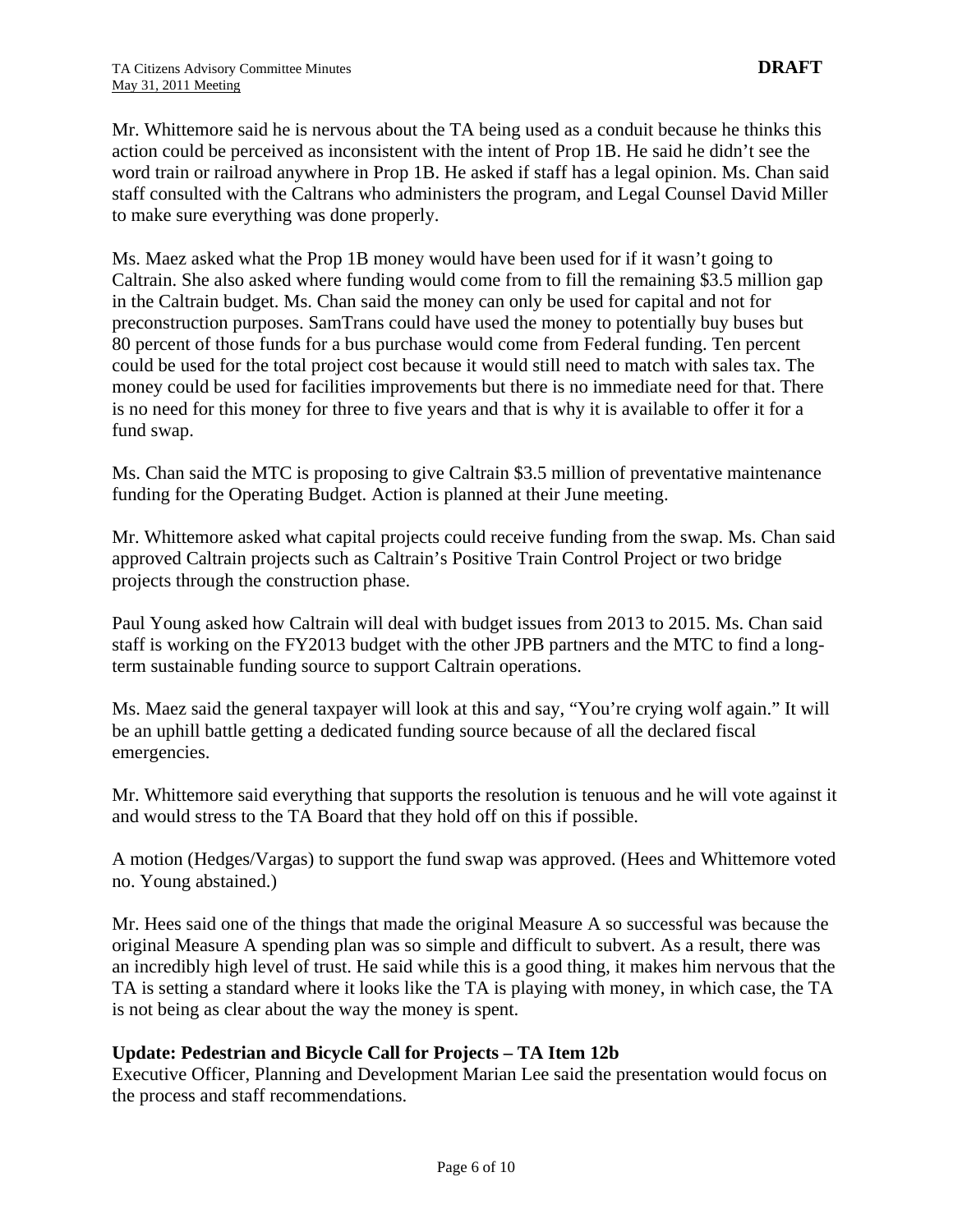- There was excellent outreach for the project, which resulted in receipt of 41 applications and meant the funding request was oversubscribed. One application was dropped because it was only a planning effort in San Bruno.
- In administering the project, the policy was anchored by the 2004 Expenditure Plan and 2009 Implementation Plan.
- The purpose was to encourage and improve bicycle and walking conditions; three percent of Measure A revenues are available to this program; and the call for projects is for FY2012 and FY2013.
- The San Mateo County Bicycle and Pedestrian Plan was used as a resource in evaluating projects.
- This was a joint effort between the TA and the City/County Association of Governments (C/CAG) with one-application process but with a two decision-making process. The TA has \$3 million in Measure A funding for the project and C/CAG has \$1.1 million of Transportation Development Act (TDA) Article 3 funds.
- Issuing the request for proposals and site visits were done together and project scoring and approval was done separately.
- Evaluation criteria included basic eligibility requirements and scoring criteria included need, policy consistency, readiness, effectiveness and sustainability.
- Funding was applied beginning with the highest ranked project with the TA and C/CAG taking turns as they moved down the list of ranked projects. Twelve TA projects and five C/CAG projects were proposed for funding.

John Fox asked if the dollar amount of the grant included in the ranking is independent of the dollar amount that was sought in terms of the ranking. Ms. Lee replied yes.

Chair Arietta asked for clarification of projects not eligible for TDA Article 3 funding. Manager, Programming and Monitoring Melanie Choy said TDA funding has restrictions and funds the construction phase of a project. Measure A funds can be used for environmental and preconstruction phases.

Rich Hedges said this addresses some of the most dangerous areas, especially for bicycling, which also link people from east to west for transit.

Mr. Hees asked if C/CAG's criteria are essentially identical with the exception it had to be a true construction project. Ms. Lee replied yes. She said both agencies used the same scoring sheet and one variable was the different parameters of the two programs and the other variable was who scored.

Chair Arietta asked what part geographical equity played in the process. Ms. Lee said there was in- depth discussion with C/CAG. There was an idea to cap the number of projects per city but it didn't seem fair to pass a project that scored higher to fund a project that scored lower. Staff recommended focusing on achieving geographic equity over the life of the program and not equity by city. Staff will monitor investment decisions by geographic sections: north, central, south and the coast. If patterns of inequity are recognized, specific strategies will be applied to encourage and assist with project participation.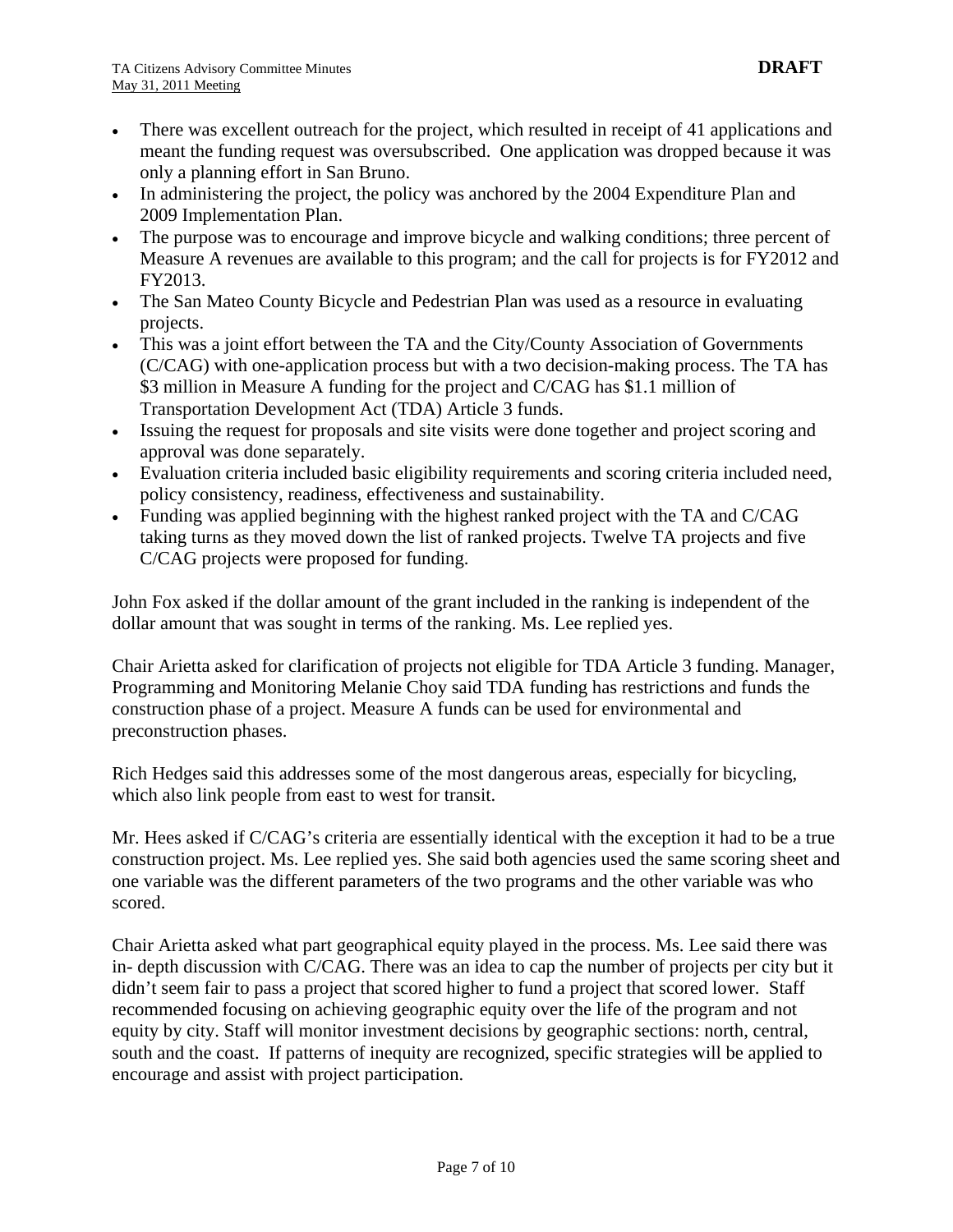Laurie Simonson said there are probably some cities that are further behind as far as bike/pedestrian projects; geographic equity would be great but some cities have more infrastructure. She said the scoring sheets were the same but the ranking came out differently from C/CAG and asked how it ended up that the ranking was changed at some point before today. Ms. Lee said when the TA and C/CAG completed the rankings, it was not changed. Because some projects were ranked differently, the groups felt uncomfortable putting the lists together.

Mr. Zimmerman said the projects should be examined on a regional or subregional basis because bicyclists and pedestrians aren't looking at city boundaries.

Daniel Mensing said safety is a paramount issue. He agreed projects should be considered for an area greater than a city.

Mr. Hedges was pleased these projects will address safety and thought this should be a criterion.

Mr. Hees asked if there was a point the projects fell off in the ranking substantially. Ms. Lee said there were projects at the top that were fundable and projects more towards the bottom that weren't as good but tried to bring the money down as far as possible.

Mr. Hees asked if there will be a process for organizations that brought projects that did not succeed in order to reword what might be a very positive project. Ms. Lee said if staff sees subregional areas that are not submitting projects they can do targeted outreach and prep work. Some cities may have fewer resources than others and staff could work more closely with them.

John Fox left at 6:07 p.m.

Chair Arietta said Pacifica has almost 40,000 residents, which is about a minimum of two of the cities along the Peninsula. She said Pacifica has been waiting since 1988 for a lot of things and it is of paramount importance to give a little better consideration to the coastside. There are trails people would love to ride and walk and that should have been taken into stronger consideration.

Ms. Simonson asked how the TA worked with C/CAG to come up with who is going to do which ranking. Ms. Lee said the agencies took turns. There were two pots of money and C/CAG started going down their list and the TA did the same with their list and pulled down the money at the same rate. There were a top number of projects that both agencies wanted to fund and projects below that may have been ranked differently.

April Vargas spoke on behalf of Mr. Fox: He said there are cyclists that commute and others that are interested in recreational cycling and hopes that those different types of uses were considered as criteria so there was equal weight for both categories of riders. She said the Mirada Road project in Half Moon Bay was number 40. The project is in an area of incredible erosion. She said geotechnical information should state that any kind of money put into a facility should not preclude it lasting 40-50 years. Ms. Choy said effectiveness was considered on this project and a major portion of the cost was for borings, which staff thought were more rehab-related.

Ms. Vargas referenced the Pacifica Headlines Project (No. 20) and said there will be a lot of recreational use when the Devil's Slide tunnel opens and asked if it would be more difficult to do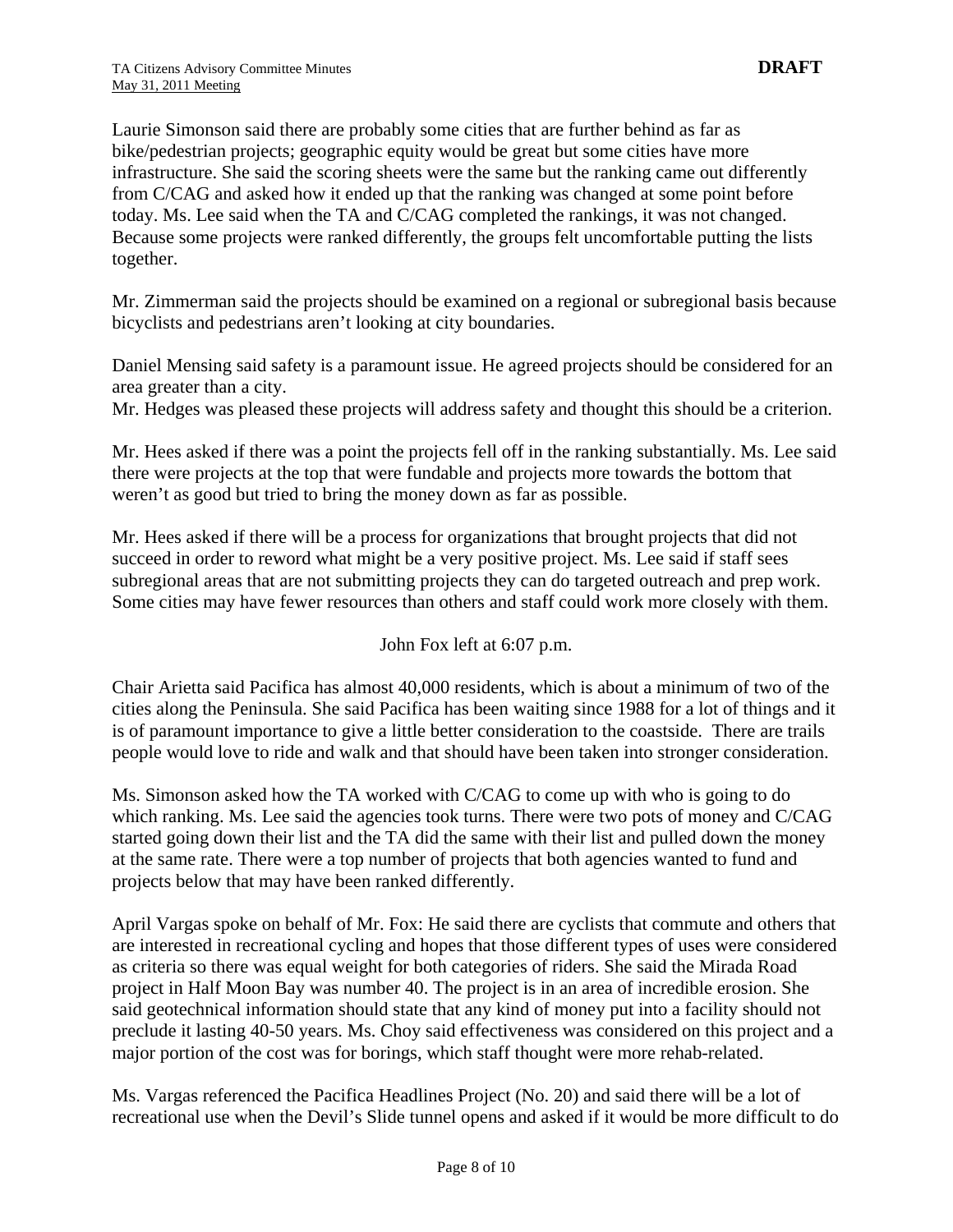this project once the Devil's Slide Project is completed rather than now when possible efficiencies for construction could be recognized. Ms. Choy said the project's isolated component was reviewed in terms of scope but there was a link recognized to the future Devil's Slide Project.

Ms. Maez asked what the term sharrows meant in the South San Francisco stripping project (No. 15). Ms. Simonson said it is the mark on the pavement that is a picture of a bicycle with two arrows ahead of it, which is used when cars and bikes share the same space or in an area without a separate bike lane.

Mr. Whittemore said geographic equity is impossible to achieve. He is more concerned about economic equity along the coastside, in East Palo Alto and in unincorporated portions of the county that have dismal pedestrian access.

Mr. Hees suggested the C/CAG list be included for informational purposes in the package as the project moves forward.

A motion (Hedges/Hees) to support recommendations to the TA for the pedestrian/bicycle call for projects was made.

#### Public Comment

John Langbein, Redwood City, has been a cyclist in San Mateo County for 30 years. He has been tracking TA and TDA Article 3 funding for the bike/pedestrian projects. He said the county has an open, public process to evaluate proposals and takes advantage of the expertise offered by bike and pedestrian advocates who have served on C/CAG's Bicycle and Pedestrian Advisory Committee (BPAC). The BPAC evaluated the 40 applications at a public meeting in April but he understands the TA evaluated and ranked the same projects with their own employees in a nonpublic meeting. He suggested the TA and C/CAG merge the existing BPAC into one countywide body that reports to both boards and the BPAC charter be changed to be more proactive in bringing issues. He thinks the county should hire a full-time bicycle/pedestrian coordinator. He said the county bike plan is only a draft.

Matt Grocott, chair of BPAC, read an email from a BPAC member that thanked all staff involved in the call for projects. On May 26 BPAC saw the two lists of bike/ped projects proposed for funding and noticed disparity between recommendations and expectations, which resulted in a lack of support for any recommendation for funding either list. The issue will be revisited at the July 28 BPAC meeting. Mr. Grocott asked that the TA CAC take no action on this item. He said two projects with the biggest disparity with BPAC were the County of San Mateo Alpine Road Resurfacing and Bicycle Route Project and South San Francisco E. Grand Avenue Bike Lanes Project, which were ranked No. 25 and No. 26 with the TA. He said the Alpine Road Project in the area where a cyclist fatality occurred was not funded. He said the Pacifica Headlands Project entails purchase of right of way and no construction.

The motion to support recommendations to the TA for the pedestrian/bicycle call for projects was approved. (Arietta and Vargas voted no).